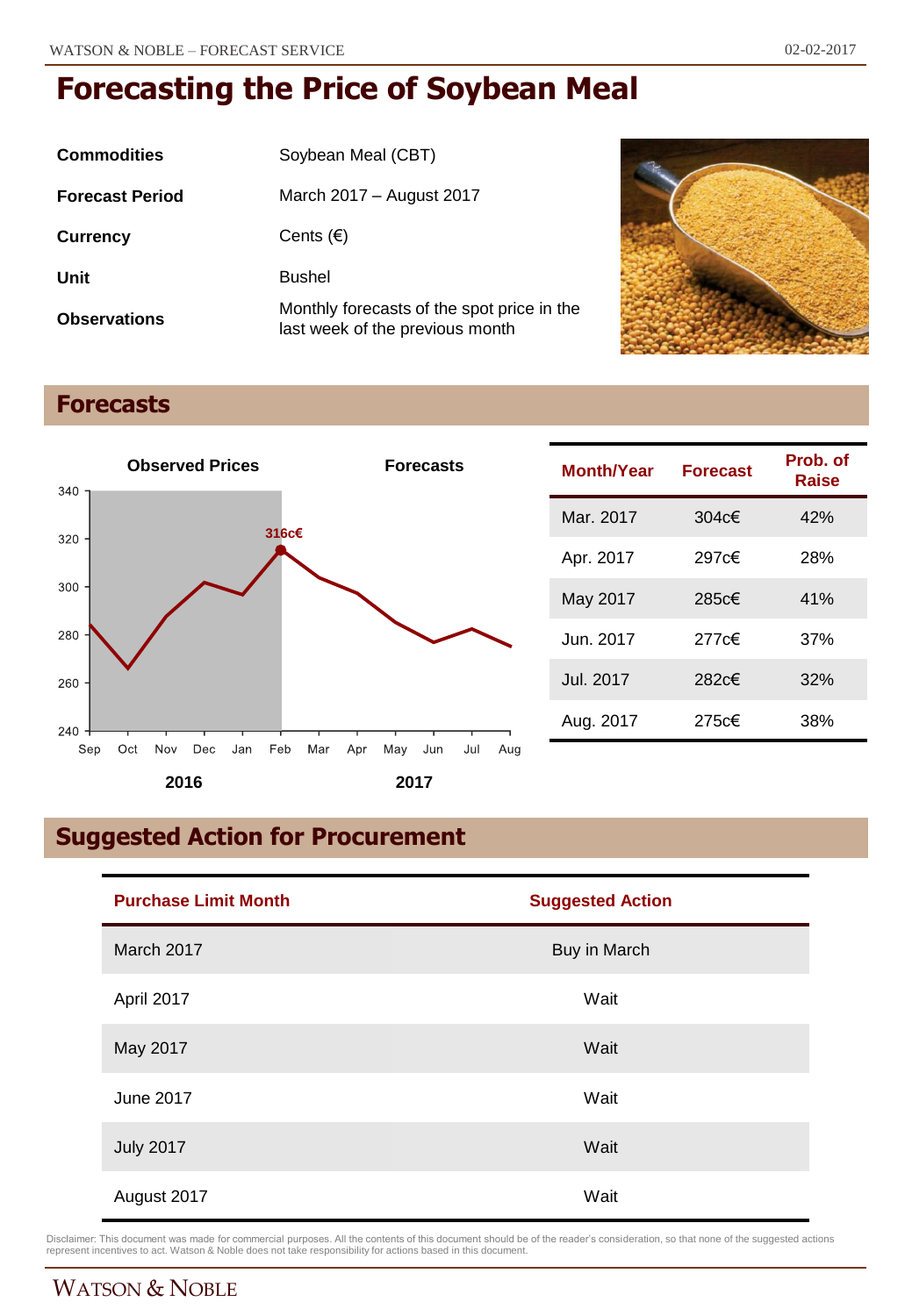# **Impact Analysis: One Month Forecast**



Our algorithm forecasts a lower price of Soybean Meal in one month: it is expectable that the price decreases 3,73% from 316€ to 304€ until the beginning of March.

### **Indices of Factors**



### **Interpretation**

- Slight decrease of Supply: Positive pressure of the Supply index
- **Decrease of Demand:** Negative pressure of the Demand index
- Negative pressure of the index of Soybean Meal
- Negative pressure of the index of variables representing the market upstream
- Negative pressure of the index of variables representing the market downstream
- Slightly negative pressure of the financial index
- Negative pressure of other commodities and other factors
- Focus on US, Germany, and Euro

### **Impact per Country**



Disclaimer: This document was made for commercial purposes. All the contents of this document should be of the reader's consideration, so that none of the suggested actions<br>represent incentives to act. Watson & Noble does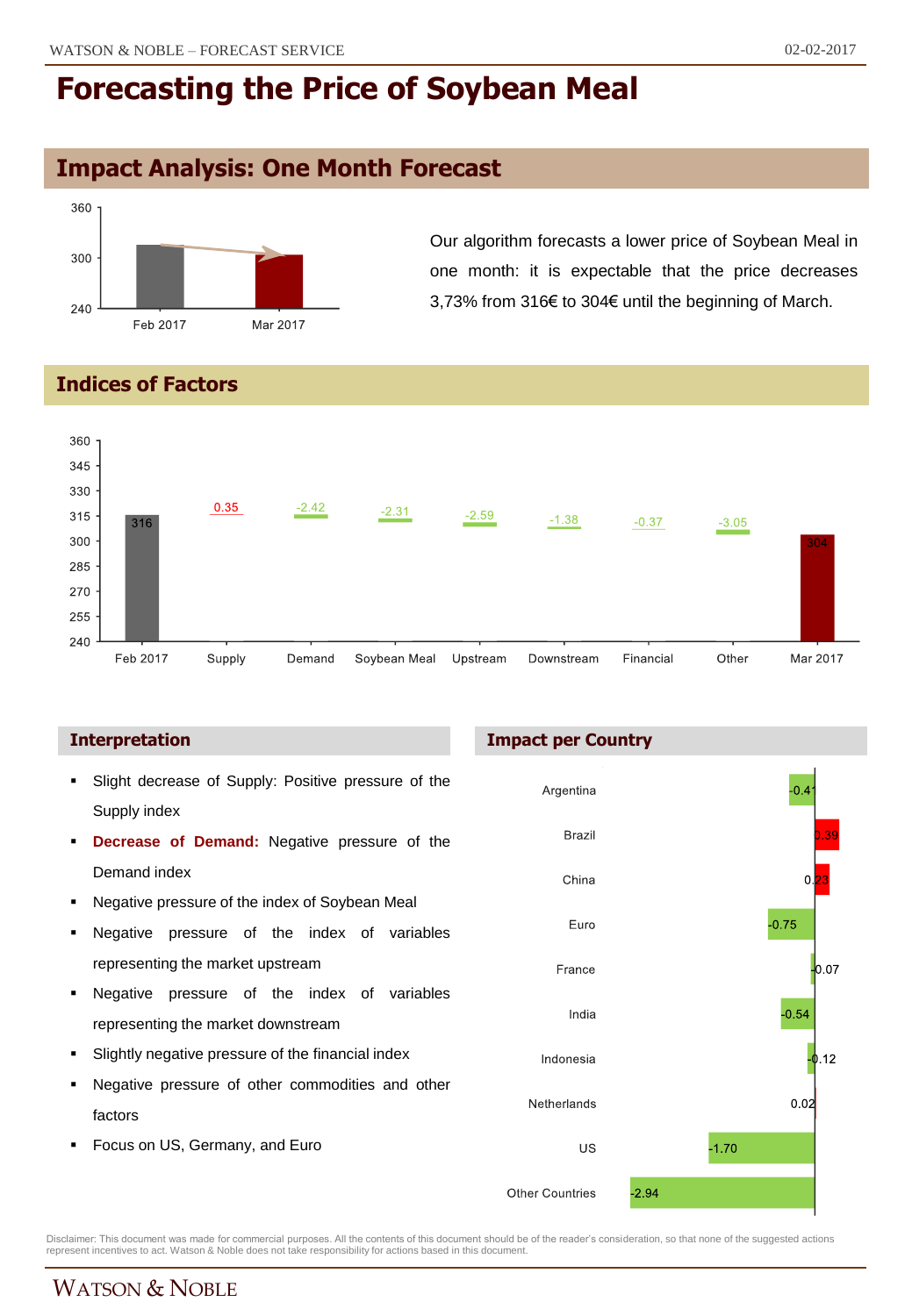## **Impact Analysis: Two Months Forecast**



Our algorithm forecasts a lower price of Soybean Meal in two months: it is expectable that the price decreases 5,78% from 316€ to 297€ until the beginning of April.

### **Indices of Factors**



- Slight increase of Supply: Negative pressure of the Supply index
- **Decrease of Demand:** Negative pressure of the Demand index
- Negative pressure of the index of Soybean Meal
- Negative pressure of the index of variables representing the market upstream
- Negative pressure of the index of variables representing the market downstream
- Negative pressure of the financial index
- **Considerably negative pressure of other commodities and other factors**
- Focus on US, India, and Brazil

### **Interpretation Impact per Country**



Disclaimer: This document was made for commercial purposes. All the contents of this document should be of the reader's consideration, so that none of the suggested actions<br>represent incentives to act. Watson & Noble does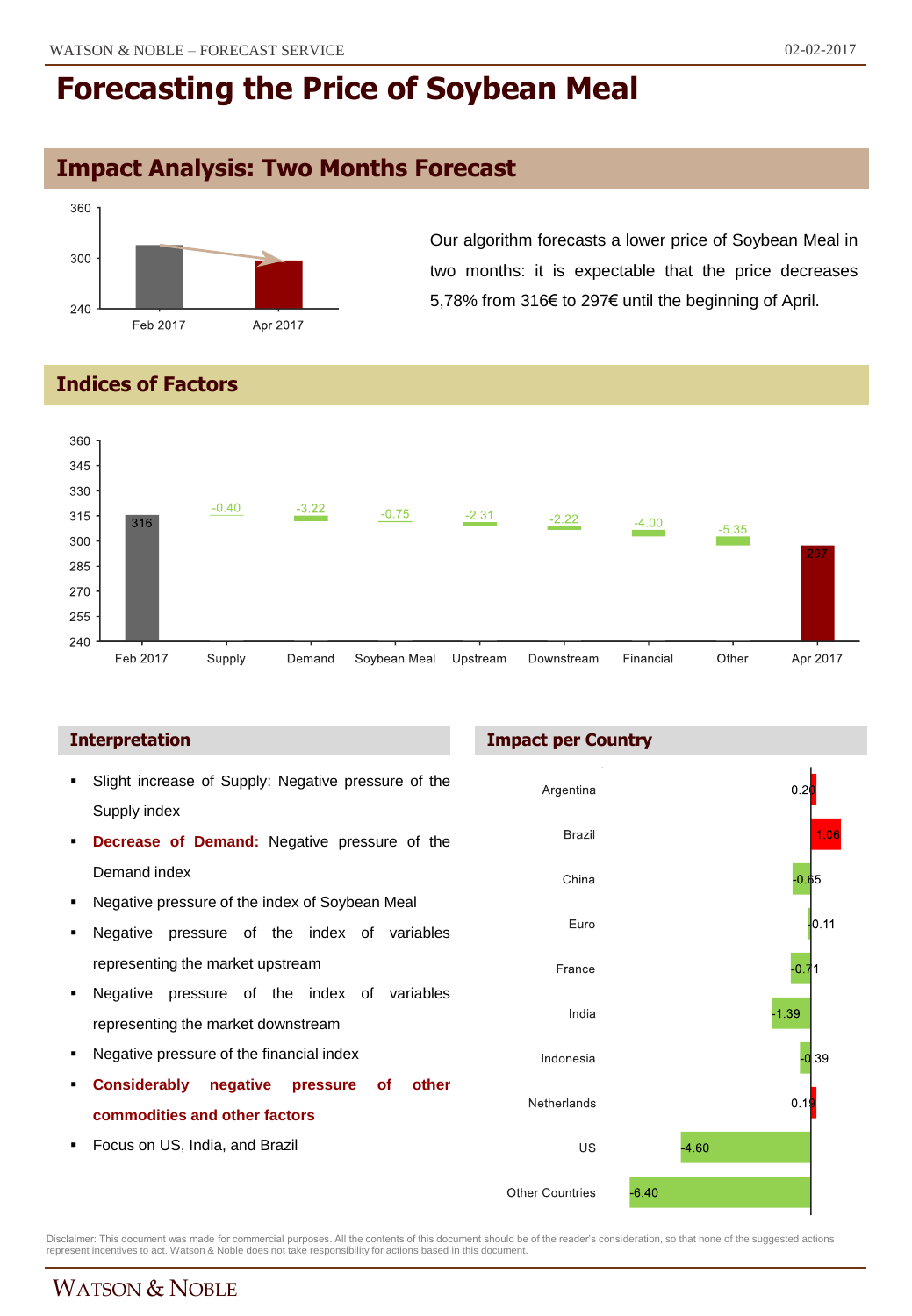# **Impact Analysis: Three Months Forecast**



Our algorithm forecasts a lower price of Soybean Meal in three months: it is expectable that the price decreases 9,63% from 316€ to 285€ until the beginning of May.

### **Indices of Factors**



- Slight increase of Supply: Negative pressure of the Supply index
- **Decrease of Demand:** Negative pressure of the Demand index
- **Slightly negative pressure of the index of Soybean** Meal
- **Negative pressure of the index of variables** representing the market upstream
- Negative pressure of the index of variables representing the market downstream
- Negative pressure of the financial index
- **Considerably negative pressure of other commodities and other factors**
- Focus on US, Japan, and Brazil

### **Interpretation Impact per Country**



Disclaimer: This document was made for commercial purposes. All the contents of this document should be of the reader's consideration, so that none of the suggested actions<br>represent incentives to act. Watson & Noble does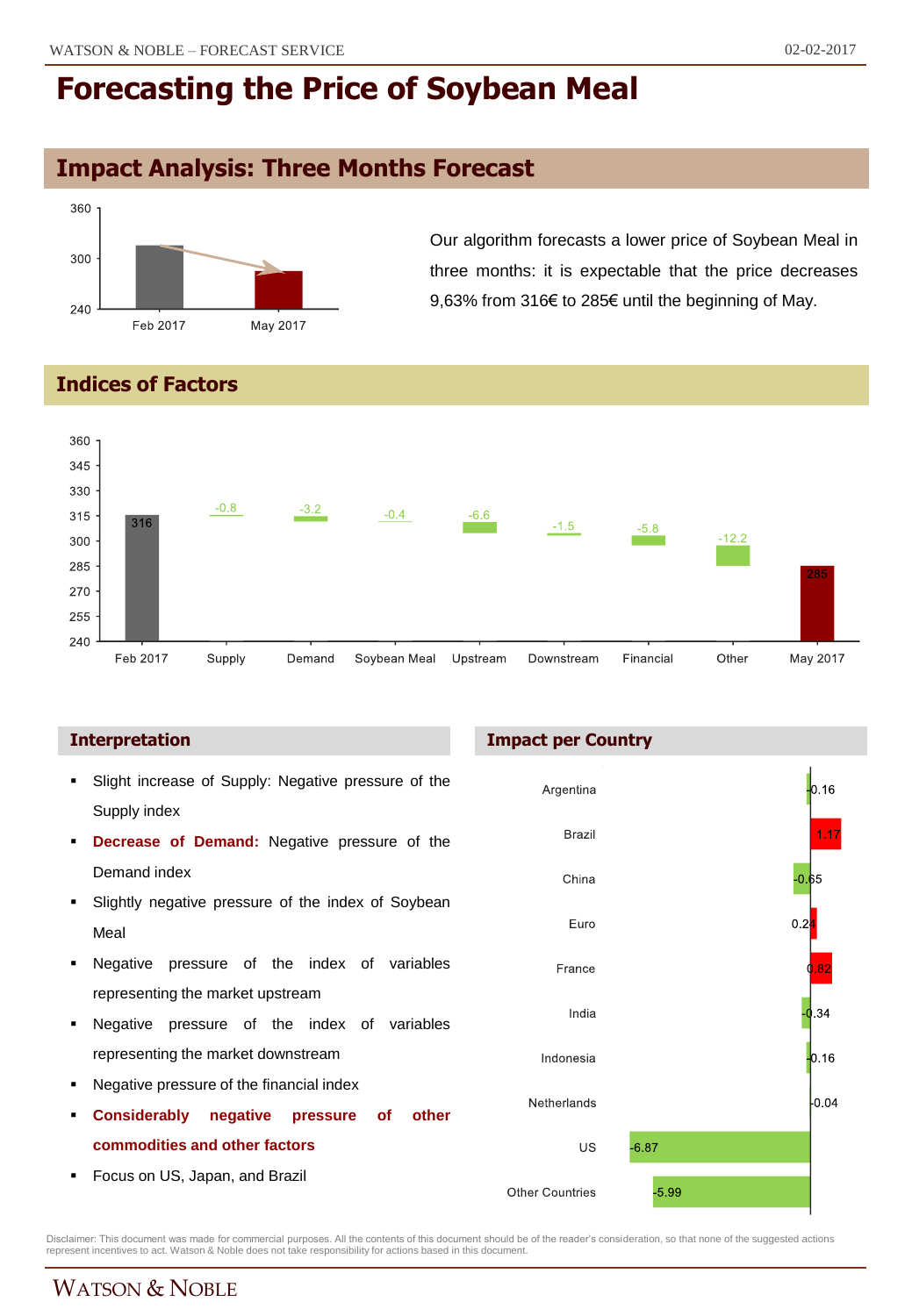## **Impact Analysis: Four Months Forecast**



Our algorithm forecasts a lower price of Soybean Meal in four months: it is expectable that the price decreases 12,26% from 316€ to 277€ until the beginning of June.

### **Indices of Factors**



- **Increase of Supply:** Negative pressure of the Supply index
- **Decrease of Demand:** Negative pressure of the Demand index
- **Slightly positive pressure of the index of Soybean** Meal
- Negative pressure of the index of variables representing the market upstream
- Slightly negative pressure of the index of variables representing the market downstream
- **Considerably negative pressure of the financial index**
- **Considerably negative pressure of other commodities and other factors**
- Focus on Belgium, Japan, and Germany

### **Interpretation Impact per Country**



Disclaimer: This document was made for commercial purposes. All the contents of this document should be of the reader's consideration, so that none of the suggested actions<br>represent incentives to act. Watson & Noble does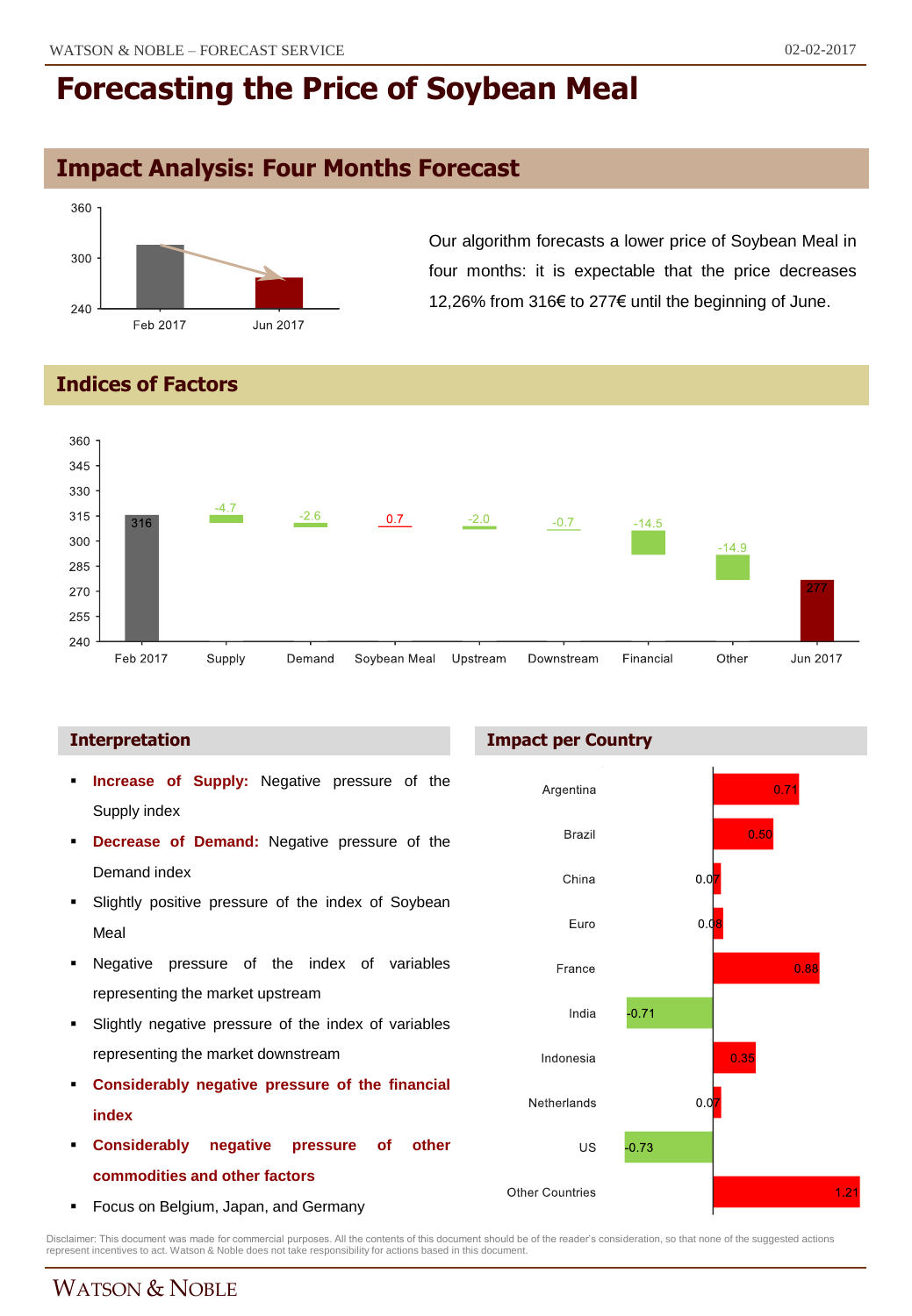# **Impact Analysis: Five Months Forecast**



Our algorithm forecasts a lower price of Soybean Meal in five months: it is expectable that the price decreases 10,50% from 316€ to 282€ until the beginning of July.

### **Indices of Factors**



- **Increase of Supply:** Negative pressure of the Supply index
- **Decrease of Demand:** Negative pressure of the Demand index
- Positive pressure of the index of Soybean Meal
- Negative pressure of the index of variables representing the market upstream
- Negative pressure of the index of variables representing the market downstream
- Negative pressure of the financial index
- **Considerably negative pressure of other commodities and other factors**
- Focus on Belgium, Italy, and Germany

### **Interpretation Impact per Country**



Disclaimer: This document was made for commercial purposes. All the contents of this document should be of the reader's consideration, so that none of the suggested actions<br>represent incentives to act. Watson & Noble does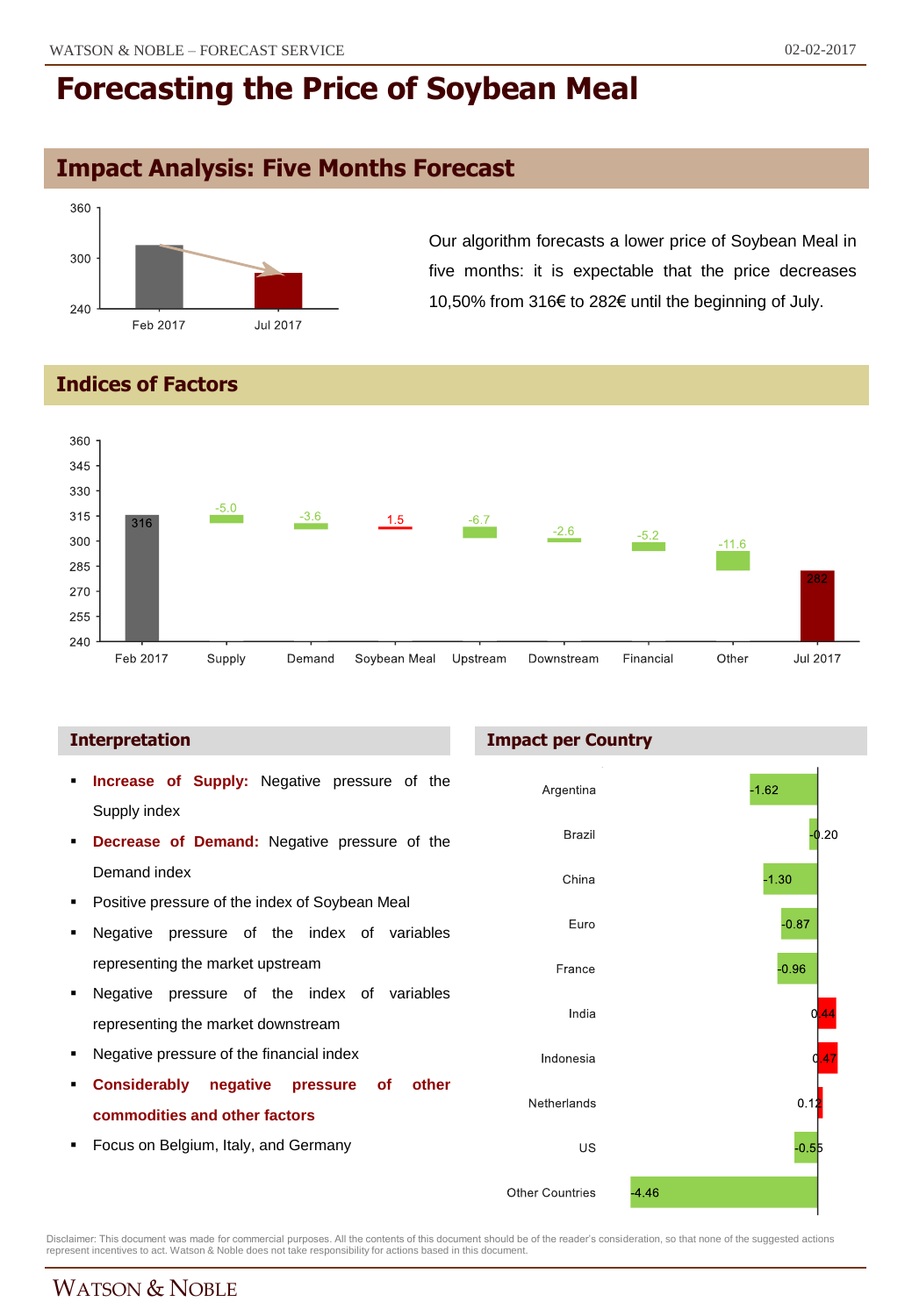## **Impact Analysis: Six Months Forecast**



Our algorithm forecasts a lower price of Soybean Meal in six months: it is expectable that the price decreases 12,75% from 316€ to 275€ until the beginning of August.

### **Indices of Factors**



### **Interpretation**

- **Increase of Supply:** Negative pressure of the Supply index
- **Decrease of Demand:** Negative pressure of the Demand index
- **Slightly negative pressure of the index of Soybean** Meal
- **Negative pressure of the index of variables** representing the market upstream
- Negative pressure of the index of variables representing the market downstream
- Negative pressure of the financial index
- **Considerably negative pressure of other commodities and other factors**
- **Focus on Japan, Belgium, and US**

### **Impact per Country**



Disclaimer: This document was made for commercial purposes. All the contents of this document should be of the reader's consideration, so that none of the suggested actions<br>represent incentives to act. Watson & Noble does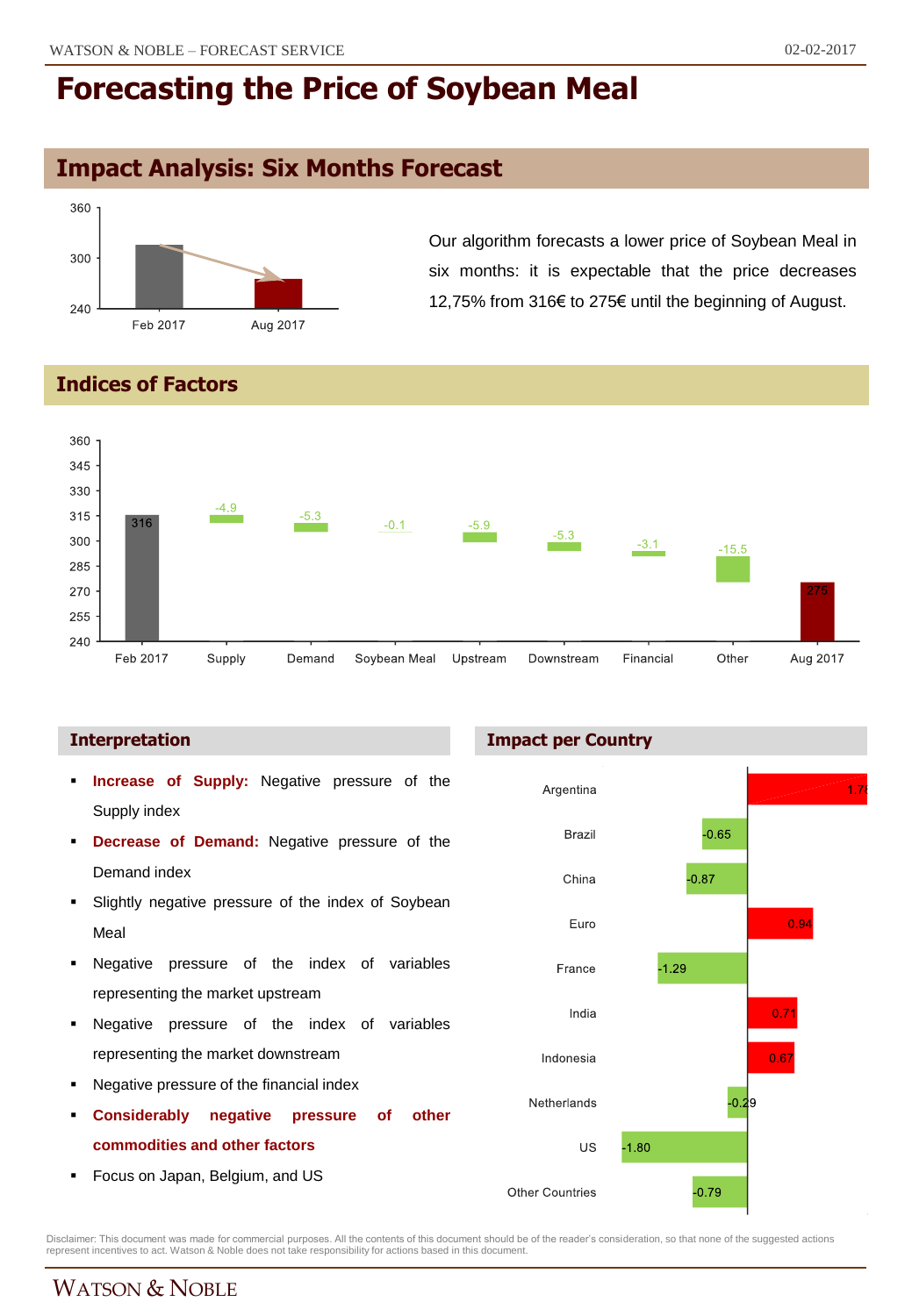## **APPENDIX I – Technical Explanation of the Impact Analysis**

In this appendix, we explain the impact analysis of the factors that most contribute for our forecasts.

This Impact Analysis is conducted individually for **each time horizon**, allowing for a distinction between the indices of variables that contribute for our forecasts at short and medium run.

For each time horizon, our analysis has **two components**: first, we present the impact of variables grouped by **indices of factors**; second we present the impact of variables grouped by **indices of countries.**

### **Indices of Factors**

**Indices of factors** are indices of the weighted contributions of the variables grouped in those factors.

**Supply Index:** composed of macroeconomic variables of the producing and exporting countries. It includes variables such as production, exchange rates, inflation, monetary policy, and wages. For example, an increase in wages implies higher production costs which should (in linear, general, and *ceteris paribus* terms) generate an incentive to increase prices;

**Demand index:** composed of macroeconomic variables of the consuming and importing countries. It includes variables such as production, exchange rates, inflation, monetary policy, and wages. For example, a decrease in a consumer confidence index should (in linear, general, and *ceteris paribus* terms) increase savings and decrease demand, leading to lower prices;

**Soybean Meal Index**: composed of variables related to Soybean Meal. It includes variables such as the price of Soybean Meal in different regions of the world, futures, exports, imports, and producer prices of Soybean Meal in some countries. For example, an increase in the price of Soybean Meal in other region may imply an increase in the price of Soybean Meal in Spain due to arbitrage movements;

**Upstream index:** composed of variables related to Soybean, Weather, and Fertilizers. It includes variables such as the price and exports, imports, and producer prices of the inputs in some countries. For example, an increase in the price of Soybeans should (in linear, general, and *ceteris paribus* terms) generate an increase in the price of Soybean Meal;